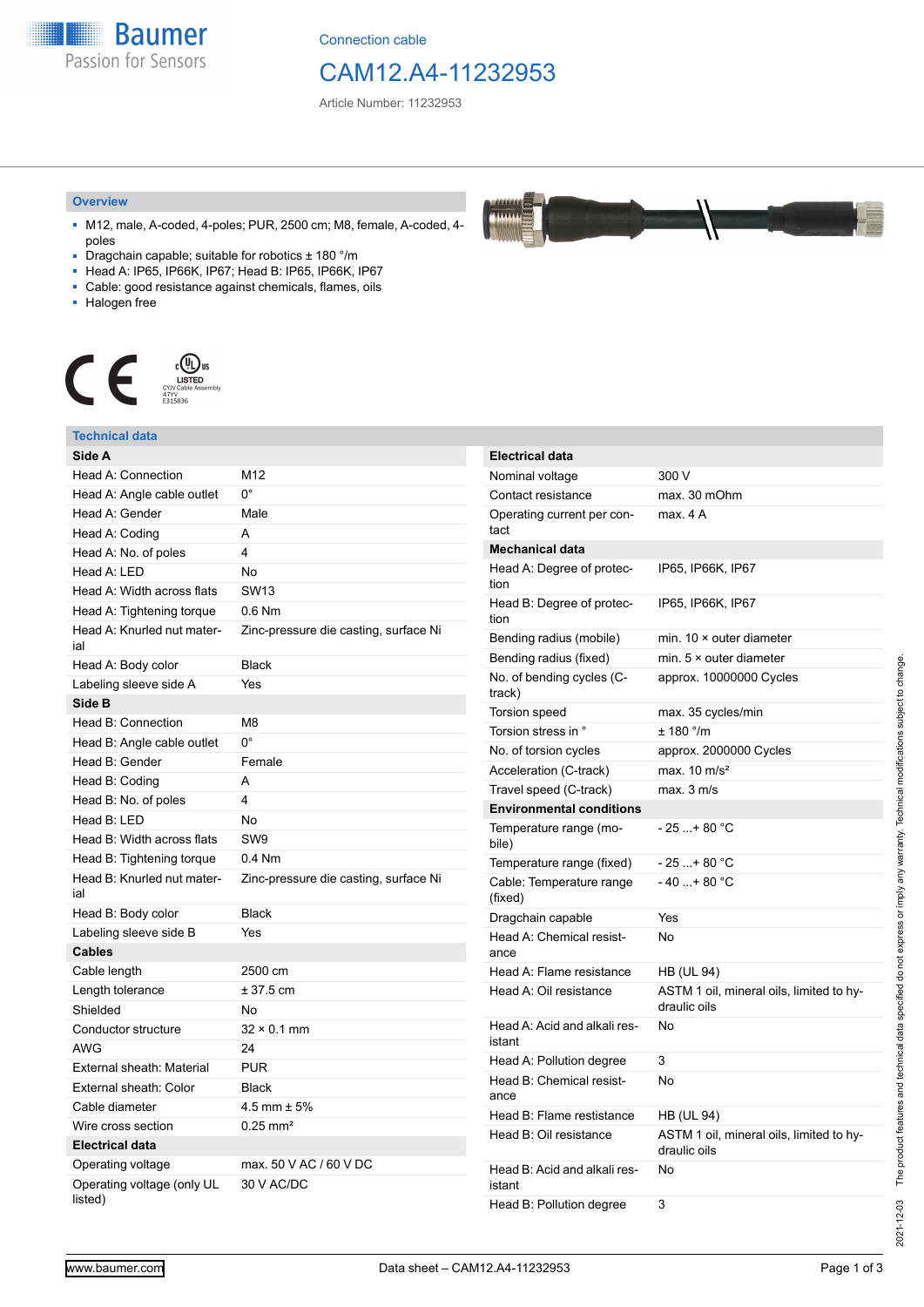

Connection cable

### CAM12.A4-11232953

Article Number: 11232953

#### **Technical data**

**Technical drawing**

**Side A**

#### **Environmental conditions**

Cable: Chemical resistance Good (DIN EN 60811-404)

Cable: Flame resistance Conform UL 1581 §1090 (H); CSA FT2; IEC 60332-2-2

#### **Environmental conditions**

Cable: Silicone-free Yes

Cable: Oil resistance Good (DIN EN 60811-404)

#### **Side B**

**Coding**

#### **Technical drawing**





### **Coding**